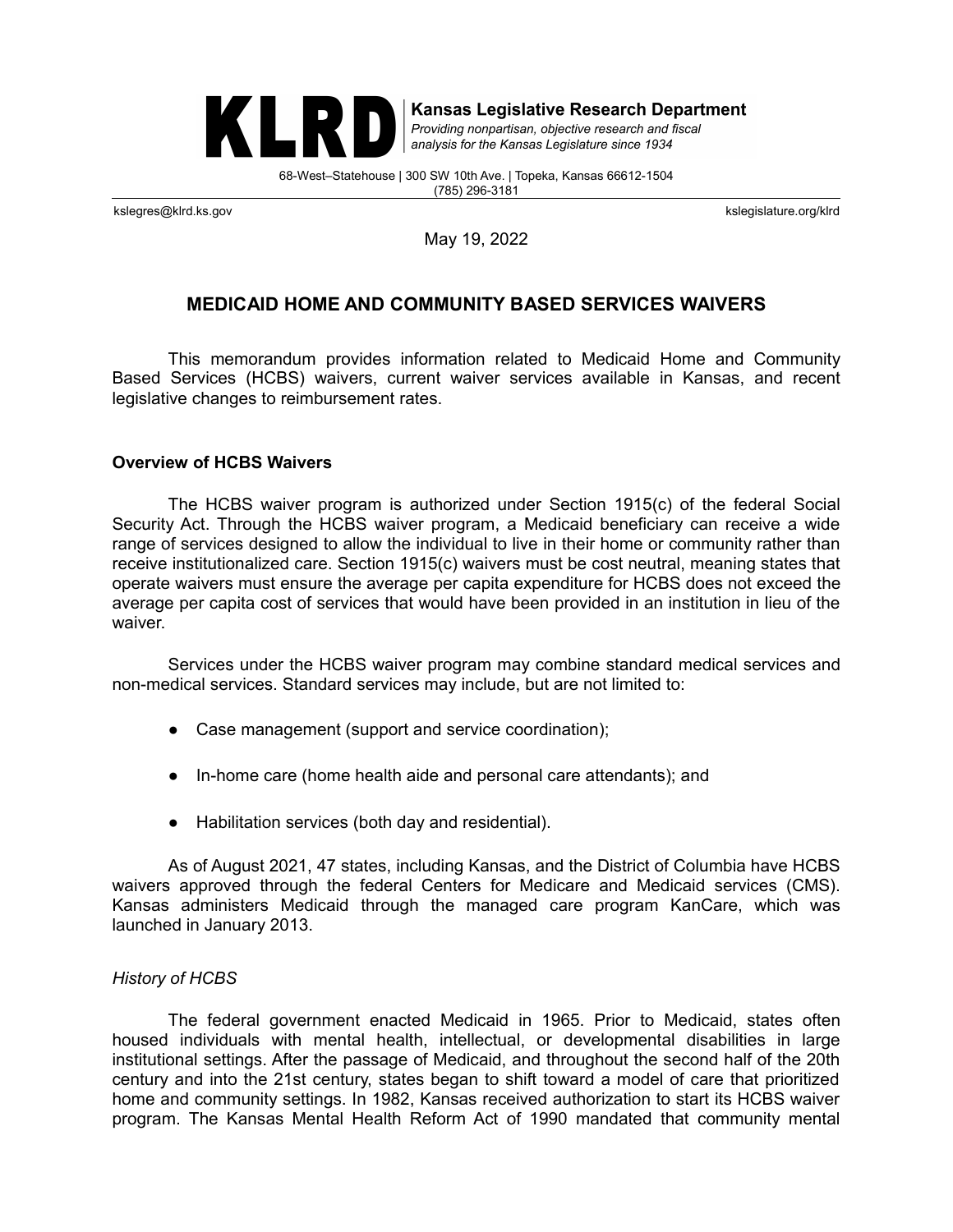health centers (CMHCs) serve as the primary points of entry into the mental health system, including state institutions.

In 1990, President George H. W. Bush signed the Americans with Disabilities Act (ADA), which prohibits discrimination based on disability. Title II of the ADA prohibits discrimination against individuals with disabilities by public entities, including state and local governments. In 1999, the Supreme Court of the United States ruled in *Olmstead v. L.C.* that the ADA protected the right of individuals with mental disabilities to live in their community rather than institutional settings. The Court wrote that Title II of the ADA required states "to provide community-based treatment for persons with mental disabilities when the State's treatment professionals determine that such placement is appropriate, the affected persons do not oppose such treatment, and the placement can be reasonably accommodated, taking into account the resources available to the State and the needs of others with mental disabilities." In response to *Olmstead*, CMS issued letters that stipulated states should take reasonable steps to accommodate individuals if treatment professionals determine an individual could live in a community setting with appropriate support services.

In one of those letters, CMS also issued guidance that said states can limit the number of individuals who receive services under an HCBS waiver.

### **HCBS Waivers in Kansas**

Currently, Kansas has seven approved HCBS waivers:

- $\bullet$  Autism (AU);
- Frail Elderly (FE);
- Intellectual and Developmental Disability (I/DD);
- Physical Disability (PD);
- Serious Emotional Disturbance (SED);
- Technology Assisted (TA); and
- Brain Injury (BI).

To be eligible for any HCBS waiver, the individual must be financially and functionally eligible for Medicaid. Individuals with income above \$1,177 per month must share in the cost of care, called the "client obligation," which is paid by the client to a medical provider. In 2021, the Legislature raised the protected income level (PIL) for HCBS from 150.0 percent to 300.0 percent of federal supplemental security income for FY 2022. The PIL is a Medicaid eligibility pathway that enables individuals with income above the Medicaid limit to become HCBS eligible.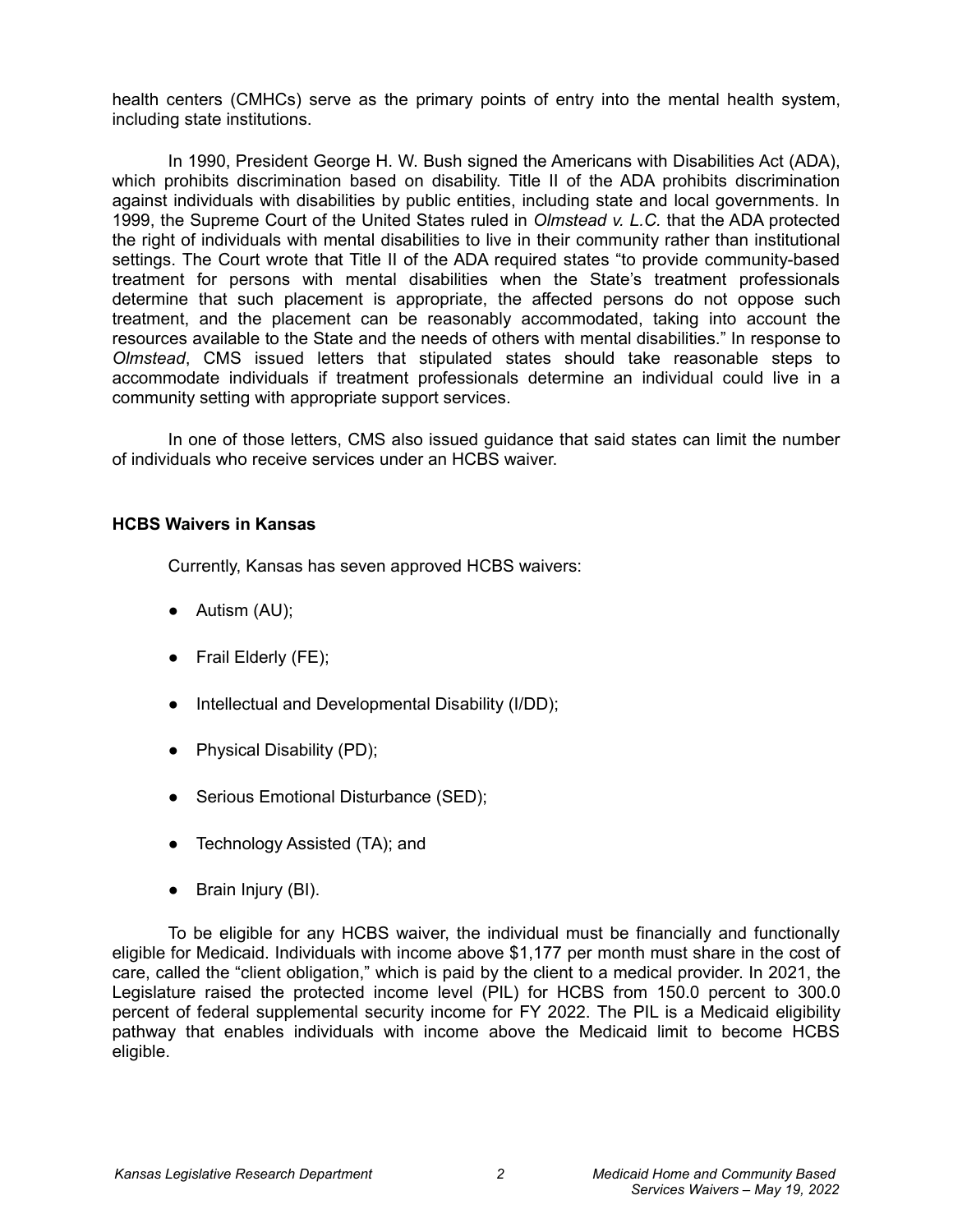Individuals receive services through individual providers, contracted through Managed Care Organizations (MCO). Providers are reimbursed through KanCare for their services. Additional information for each of the HCBS waivers follows.

### *Autism*

The AU waiver provides services to children who have been diagnosed with Autism Spectrum Disorder, Asperger's syndrome, or a pervasive developmental disorder not otherwise specified. Children are eligible for services from the time of diagnosis until their sixth birthday. Autism services are limited to three years; however, individuals may apply for an additional year.

The AU waiver generally has five service categories, which represent different services and respite care. The current rates range from \$3.26 to \$10.87 per 15-minute increment.

As of April 12, 2022, 63 individuals were eligible to receive services under the AU waiver, and 386 were proposed recipients of the waiver.

# *Frail Elderly*

The FE waiver provides services to Kansas seniors as an alternative to nursing facility care. The waiver serves those individuals age 65 and older who meet the Medicaid nursing facility threshold score. Services include personal care, household tasks, and health services.

The FE waiver has approximately 17 service categories, which generally represent various personal care services and life management services. Services vary in reimbursement frequency and range from 15-minute increments for personal care services to once-a-month for more specialized services. For more-frequent services, the rates range from \$2.96-\$4.49 per 15-minute increment. Less-frequent services range from \$17.30 to \$125.04 per occurrence. These types of services range from medication reminders to financial management services.

As of April 12, 2022, 6,241 individuals were eligible to receive services under the FE waiver.

# *Intellectual and Developmental Disability*

The I/DD waiver provides services to individuals five years of age and older who meet the definition of intellectual disability, have a developmental disability, or are eligible for care in an intermediate care facility for individuals with intellectual disabilities. Those with a developmental disability may be eligible if their disability was present before age 22 and they have a substantial limitation in 3 areas of life functioning.

Services for the I/DD waiver are divided into approximately 14 service categories, which generally represent various personal care services and life management services. Services vary in reimbursement frequency and range from 15-minute increments for personal care services to once-a-month for more specialized services.

For more-frequent services, the rates range from \$3.08 to \$8.74 per 15-minute increment. Less-frequent services range from \$17.47 to \$133.91 per occurrence. These types of services range from medication reminders to financial management services.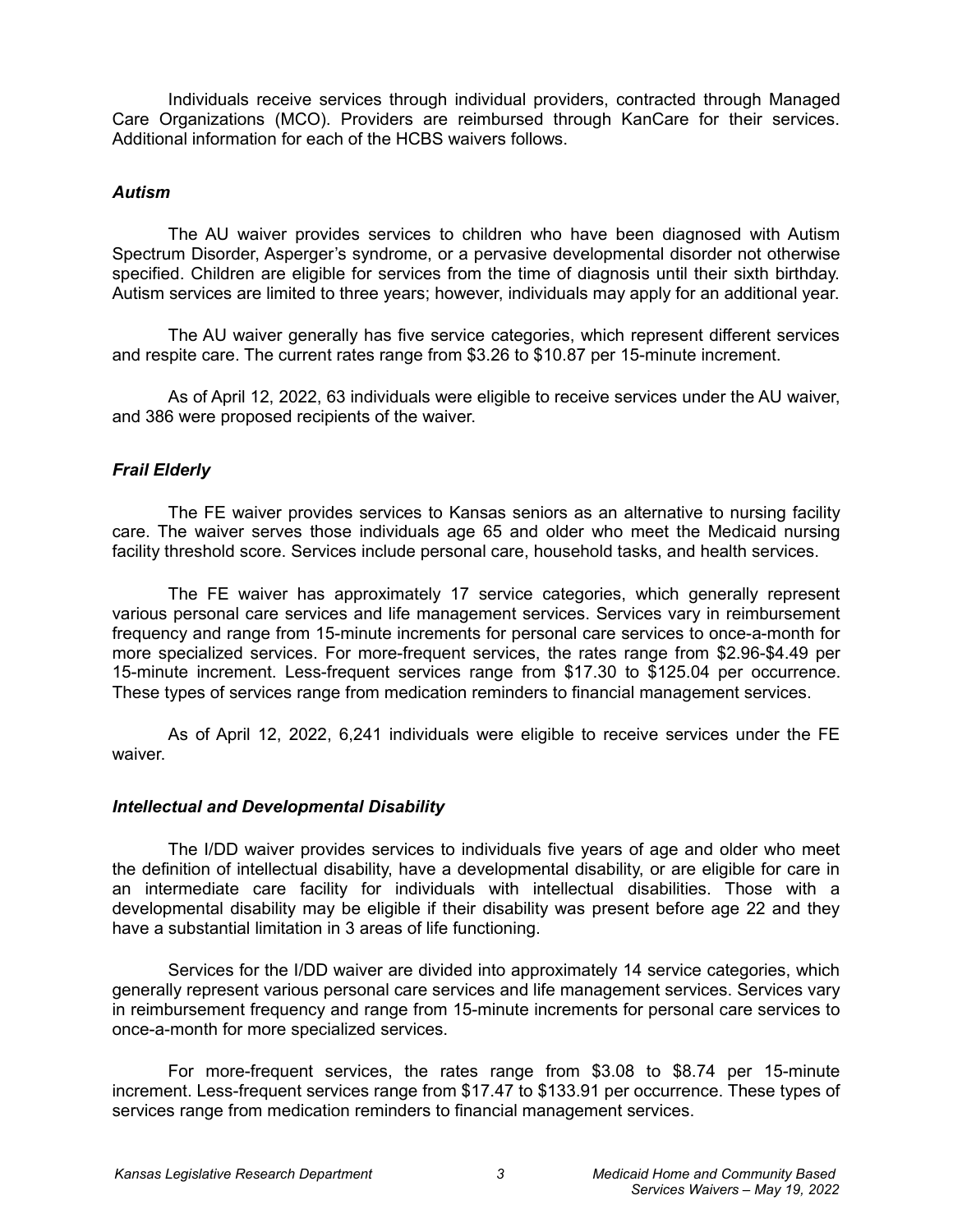Two common services are residential supports and day supports. Residential support rates are reimbursed per day. These rates range from \$51.55 to \$223.63. Day supports are reimbursed in 15-minute increments; these rates range from \$2.18 to \$7.03.

As of April 12, 2022, 9,029 individuals were eligible to receive services under the I/DD waiver, and 4,684 were on the waiver waitlist.

### *Physical Disability*

The PD waiver provides services to individuals 16 to 64 years of age who meet the criteria for nursing facility placement due to their physical disability, have been determined disabled by the Social Security Administration, and need assistance to perform activities of daily living.

The PD waiver has approximately 17 service categories, which generally represent personal care and life management services. Services vary in reimbursement frequency and range from 15-minute increments for personal care services to once-a-month for more specialized services.

Personal care services are generally reimbursed at \$3.08 to \$3.56 per 15-minute increment. Home-delivered meals are reimbursed at \$6.04 per meal. Less-frequent services range from \$17.30 to \$125.04 per occurrence. These types of services range from medication reminders to financial management services.

As of April 12, 2022, 6,151 individuals were eligible to receive services under the PD waiver, and 2,135 were on the waiver waitlist.

### *Serious Emotional Disturbance*

The SED waiver provides services to individuals ages 4 to 18 who have been diagnosed with a mental health condition that substantially disrupts the individual's ability to function socially, academically, or emotionally. The waiver is designed to divert the individual from psychiatric hospitalization to intensive home and community based supportive services.

The SED waiver has approximately seven service categories, which represent various therapy types and respite care. These services are generally reimbursed at \$3.26 to \$21.75 per 15-minute increment.

As of April 12, 2022, 3,043 individuals were eligible to receive services under the SED waiver.

# *Technology Assisted*

The TA waiver provides services to people through the age of 21 who require substantial and ongoing daily care by a nurse comparable to the level of care provided in a hospital.

The TA waiver has approximately seven service categories, which represent various attendant care services. These services are generally reimbursed at \$3.61 to \$8.70 per 15 minute increment. The TA waiver includes a few less-frequent services, such as health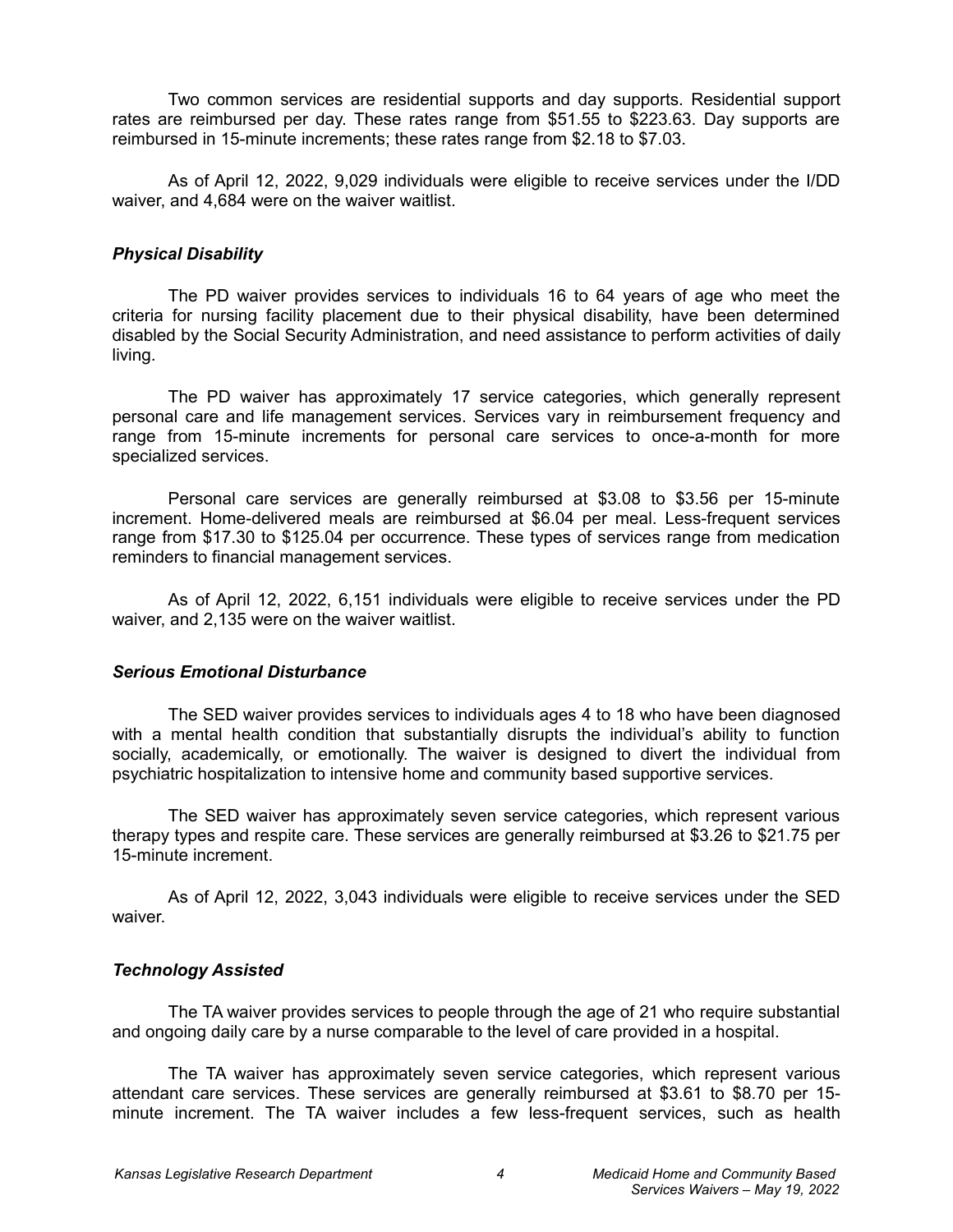maintenance monitoring and financial management services, which are reimbursed at \$76.11 per visit and \$125.04 per month, respectively.

As of April 12, 2022, 665 individuals were eligible to receive services under the TA waiver.

# *Brain Injury*

The BI waiver is a habilitative/rehabilitation and independent living program with an emphasis on the development of new independent living skills and/or relearning of lost independent living skills due to an acquired or traumatic brain injury.

The BI waiver has approximately 16 service categories, which generally represent various personal care services and life management services. Services vary in reimbursement frequency and range from 15-minute increments for personal care services to once-a-month for more specialized services.

For more-frequent services, the rates range from \$3.24 to \$18.99 per 15-minute increment. Less-frequent services range from \$17.30 to \$125.04 per occurrence. These types of services range from medication reminders to financial management services.

As of April 12, 2022, 870 Kansans were eligible to receives services under the BI waiver.

### **Recent Changes to HCBS Provider Reimbursement Rates**

# *2020 Legislative Session*

The Legislature added \$6.4 million, including \$2.7 million from the State General Fund (SGF), to increase the Specialized Medical Care service rate for the TA waiver. The Legislature also added \$22.1 million, including \$9.0 million from the SGF, for a 5.0 percent increase in I/DD waiver service rates in FY 2021.

### *2021 Legislative Session*

During the 2021 Legislative Session, the Legislature included the following items in the approved budget:

- \$5.5 million, including \$2.0 million SGF, to provide a 5.0 percent increase in the provider reimbursement rates for the I/DD waiver for the last three months of FY 2021;
- \$31.0 million, including \$12.4 million SGF, to continue the 5.0 percent increase in the provider reimbursement rates for the I/DD waiver from FY 2021 and provide an additional 2.0 percent increase for FY 2022;
- \$5.3 million, including \$1.8 million SGF, in FY 2021 and \$20.0 million, including \$8.0 million SGF, for FY 2022 for additional funding for BI waiver services; and